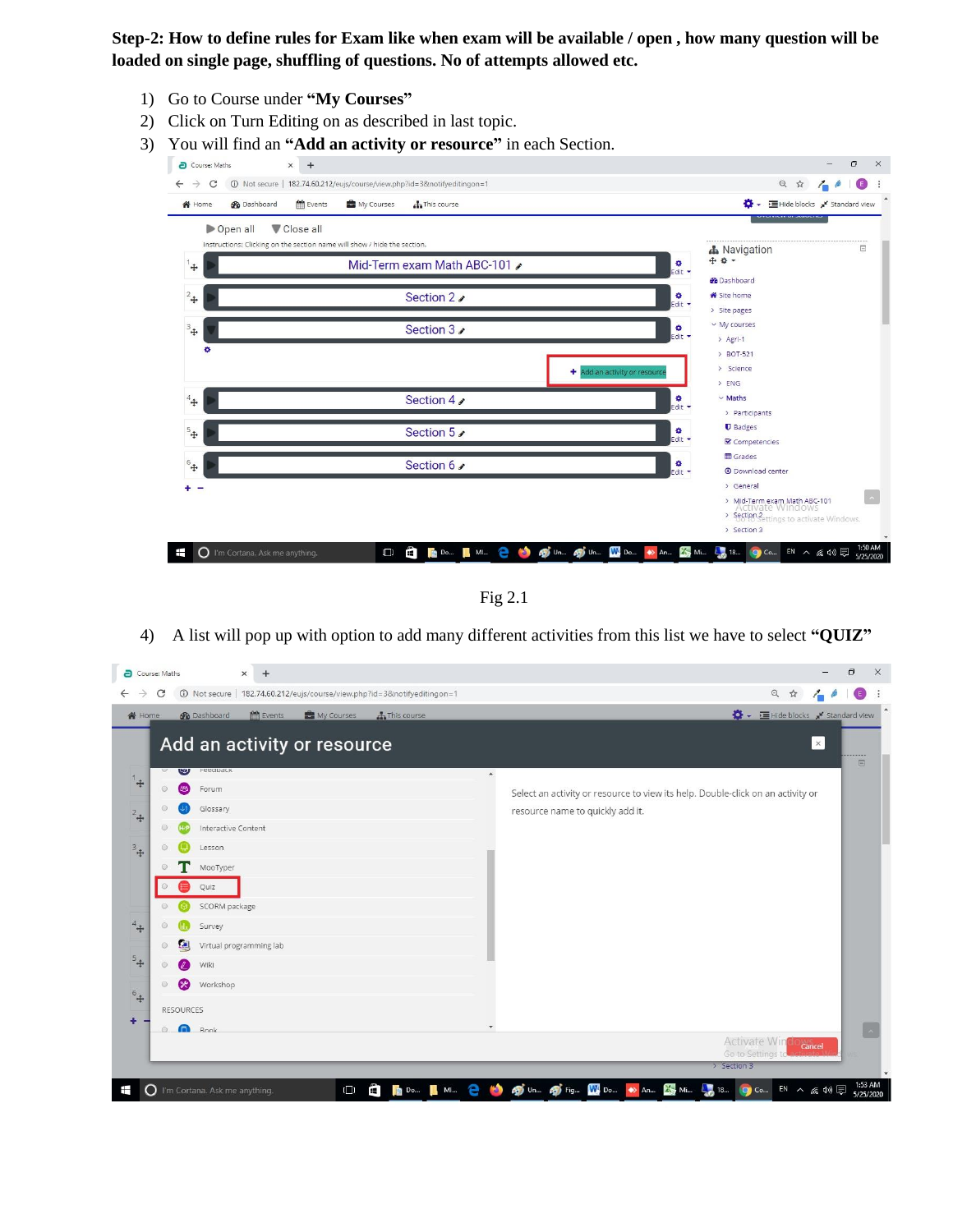



Fig 2.3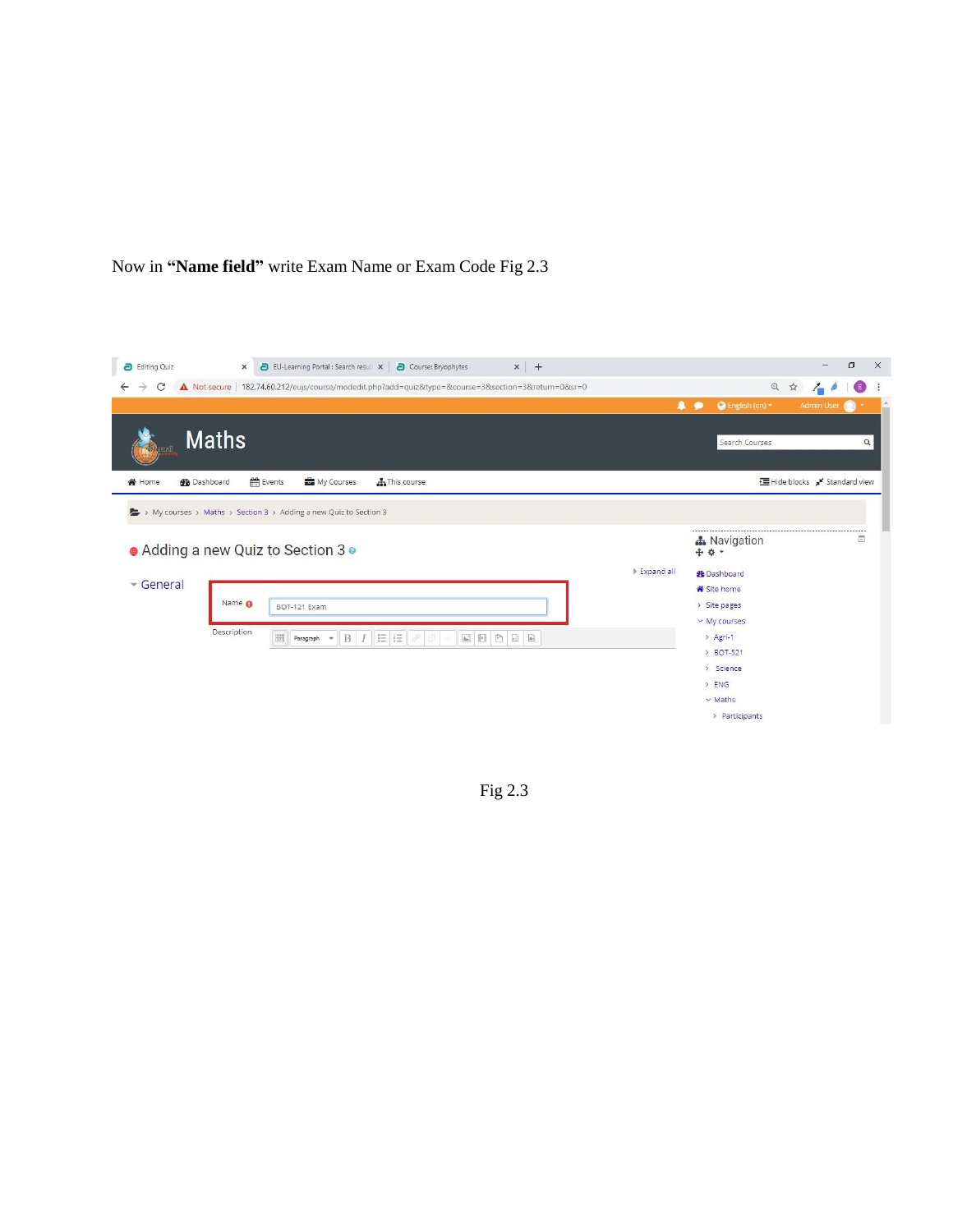### Time Section settings

### **"Open the quiz"**

On Which date and time exam will be available in my case date and time is 1 June 9:00 am to define time and date click enable on right side of **"Open the quiz"**

# **"Close the quiz"**

In the same way we have to mention **"Close the quiz"** time this is Exam availability window time after this exam window will be disabled for everyone who are late. 5 extra minutes is grace time if there is difference in time of my watch and server time.

# **"Time limit"**

| $\rightarrow$<br>C          | A Not secure   182.74.60.212/eujs/course/modedit.php?add=quiz&type=&course=3&section=3&return=0&sr=0 | @ ☆<br>$\bullet$<br>$\sim$ 6                                 |
|-----------------------------|------------------------------------------------------------------------------------------------------|--------------------------------------------------------------|
| Nome<br><b>Dashboard</b>    | Events<br>My Courses<br><b>AThis course</b>                                                          | E Hide blocks x Standard view                                |
|                             |                                                                                                      | > General                                                    |
| <b>Timing</b>               |                                                                                                      | > Mid-Term exam Math ABC-101                                 |
| Open the quiz $\odot$       | 盖<br>■ Enable<br>$00 \div$<br>÷<br>$2020 \div$<br>09 ÷<br>$\mathbf{1}$<br>June<br>$\div$             | > Section 2                                                  |
|                             |                                                                                                      | $\vee$ Section 3                                             |
| Close the quiz              | <b>Enable</b><br>$35$ $\diamond$<br>÷<br>÷<br>$2020 \div$<br>$09 \div$<br>June<br>$\mathbf{1}$       | > Section 4                                                  |
|                             |                                                                                                      | > Section 5                                                  |
| Time limit @                | 30<br>■ Enable<br>minutes $\triangleq$                                                               | > Section 6                                                  |
|                             |                                                                                                      | > CHEM-323                                                   |
| When time expires $\odot$   | Open attempts are submitted automatically                                                            | > CCNA (Routing and Switching)_1<br>٠                        |
|                             |                                                                                                      | > ACBS Exam                                                  |
| Grade                       |                                                                                                      | > MOCK TEST                                                  |
| Layout                      |                                                                                                      | Ξ<br><b>C</b> Administration<br>÷ * ·                        |
| Question behaviour          |                                                                                                      | $\times$ Course administration                               |
| Review options <sup>o</sup> |                                                                                                      | <b>D</b> Edit settings                                       |
|                             |                                                                                                      | Turn editing off lows<br>Go to Settings to activate Windows. |

Fig 2.4